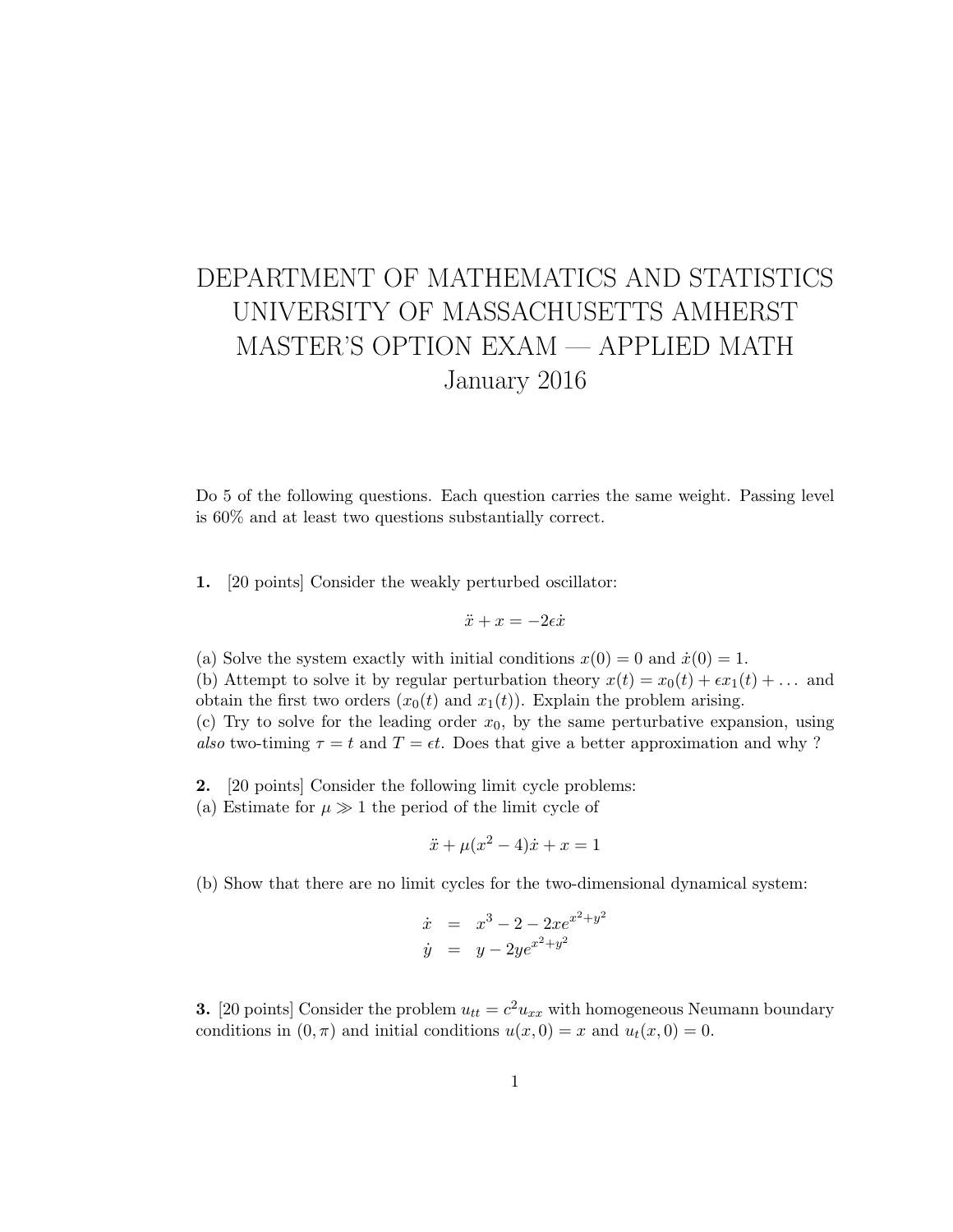(a) Solve the PDE by separating the variables, applying the boundary conditions and then the initial condition.

(b) Apply Parseval's identity for the Fourier series decomposition of  $f(x) = x$  that you computed in (a) to obtain that

$$
\sum_{k=0}^{\infty} \frac{1}{(2k+1)^4} = \frac{\pi^4}{96}
$$

4. [20 points] Consider the spherical wave equation in 3 dimensions of the form:

$$
u_{tt} = c^2 \left( u_{rr} + \frac{2}{r} u_r \right)
$$

(a) Change variables to  $v = ru$  to get to a PDE for v.

(b) Use the initial conditions  $u(r, 0) = \phi(r)$  and  $u_t(r, 0) = \psi(r)$ , taking both  $\phi$  and  $\psi$ to be even functions of  $r$ , to derive the D'Alembert solution for the above spherical wave equation.

5. [20 points] Consider the diffusion equations

$$
u_t - k u_{xx} = f \quad \text{and} \quad v_t - k v_{xx} = g \,,
$$

with

$$
u \le v \quad \text{for} \quad x = 0 \,, x = l \,, t = 0 \,.
$$

(a) Use an argument based of the maximum principle, to establish that  $u \leq v$  for all  $0 \leq x \leq l$  and  $0 \leq t$ , when  $f = q$ .

(b) Can you modify your argument to prove the same result when  $f \leq g$  for all their values?

(c) Assume  $v_t - v_{xx} \ge \sin(x)$  for  $0 \le x \le \pi$  and  $t \ge 0$ . Furthermore, assume that  $v(0, t) \geq 0$ ,  $v(t, \pi) \geq 0$  and  $v(x, 0) \geq 0$ . Then, using (a-b) show that

$$
v(x,t) \ge (1 - e^{-t})\sin(x).
$$

6.[20 points] (a) Draw the bifurcation diagram of the differential equation

$$
\frac{dy}{dt} = y^4 + \mu y^2
$$

where the parameter  $\mu$  can take any positive or negative values, as well as 0.

(b) Sketch qualitatively some solutions of the differential equation in all cases of interest (you need to identify them first!).